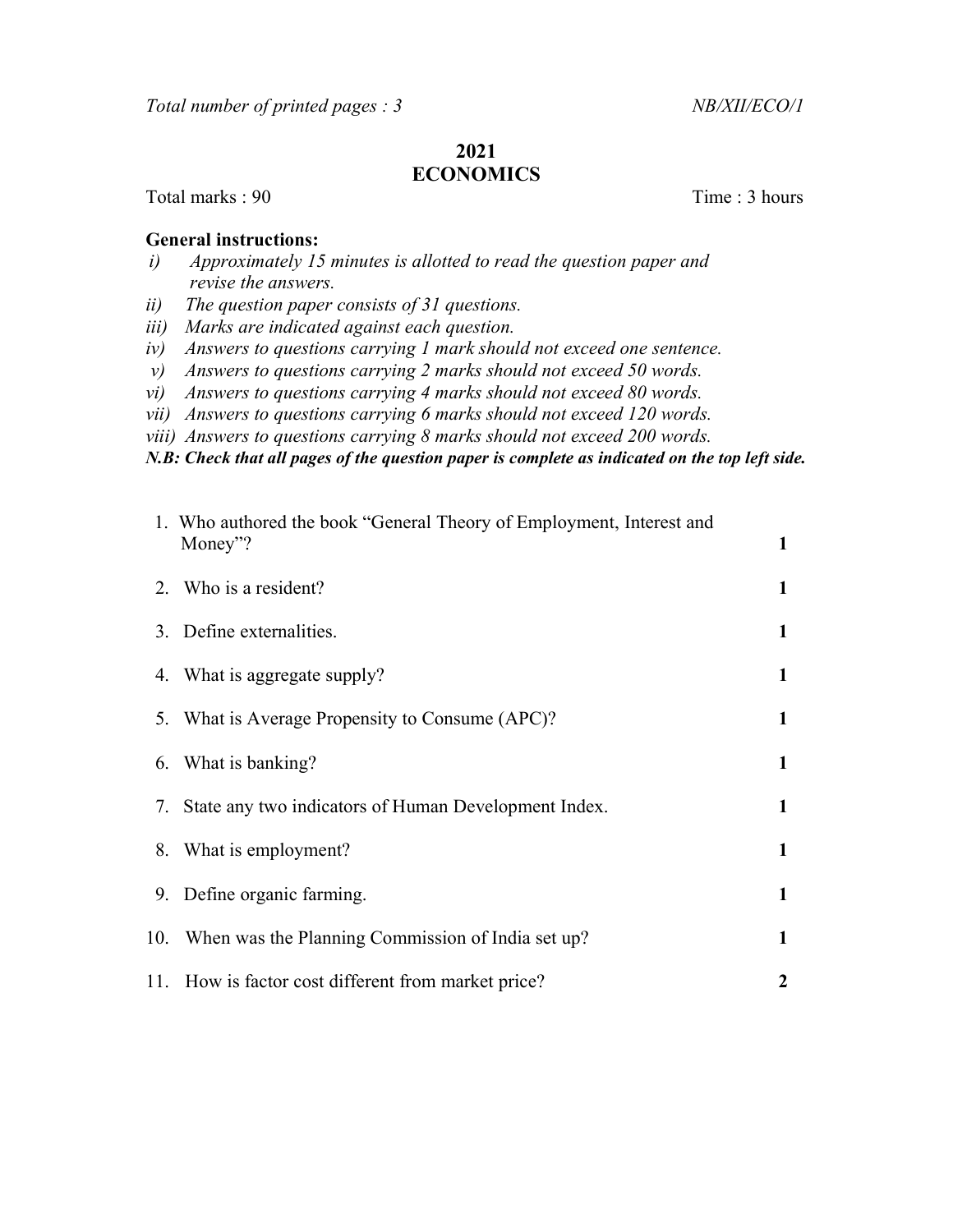|     | 12. Distinguish between depreciation and capital loss.                                                                | $\overline{2}$          |
|-----|-----------------------------------------------------------------------------------------------------------------------|-------------------------|
|     | 13. Write the meaning of tax revenue and non-tax revenue.                                                             | $\boldsymbol{2}$        |
|     | 14. Explain any one cause of slow growth rate during economic planning.                                               | $\boldsymbol{2}$        |
|     | 15. Give the full form of PPP. Write the meaning of PPP.                                                              | $\overline{2}$          |
| 16. | State any four importance of macroeconomics.                                                                          | $\overline{\mathbf{4}}$ |
| 17. | Explain the differences between Gross National Disposable Income (GNDI)<br>and Net National Disposable Income (NNDI). | 4                       |
|     | 18. What is Marginal Propensity to Consume? State briefly any three features<br>of Marginal Propensity to Consume.    | $1+3=4$                 |
| 19. | Explain briefly any four features of Indian agriculture.                                                              | 4                       |
| 20. | Explain any two dimensions of sustainable development.                                                                | $\boldsymbol{4}$        |
| 21. | Explain any two drawbacks of economic planning.                                                                       | $\overline{\mathbf{4}}$ |
|     | Answer any <b>three</b> from questions $22 - 26$ .                                                                    | $3x6=18$                |
| 22. | Explain any three components of aggregate demand.                                                                     |                         |
| 23. | Explain the precautions required to be taken while measuring national<br>income through income method.                |                         |
| 24. | Explain any three problems of barter exchange.                                                                        |                         |
|     | 25. Explain the three types of budget.                                                                                |                         |
| 26. | Explain any three contractionary monetary policy tools.                                                               |                         |
|     | Answer any two from questions $27 - 29$ .                                                                             | $2x6=12$                |
| 27. | Explain any three merits and three demerits of globalisation.                                                         |                         |
| 28. | Explain any three significance of rural development.                                                                  |                         |